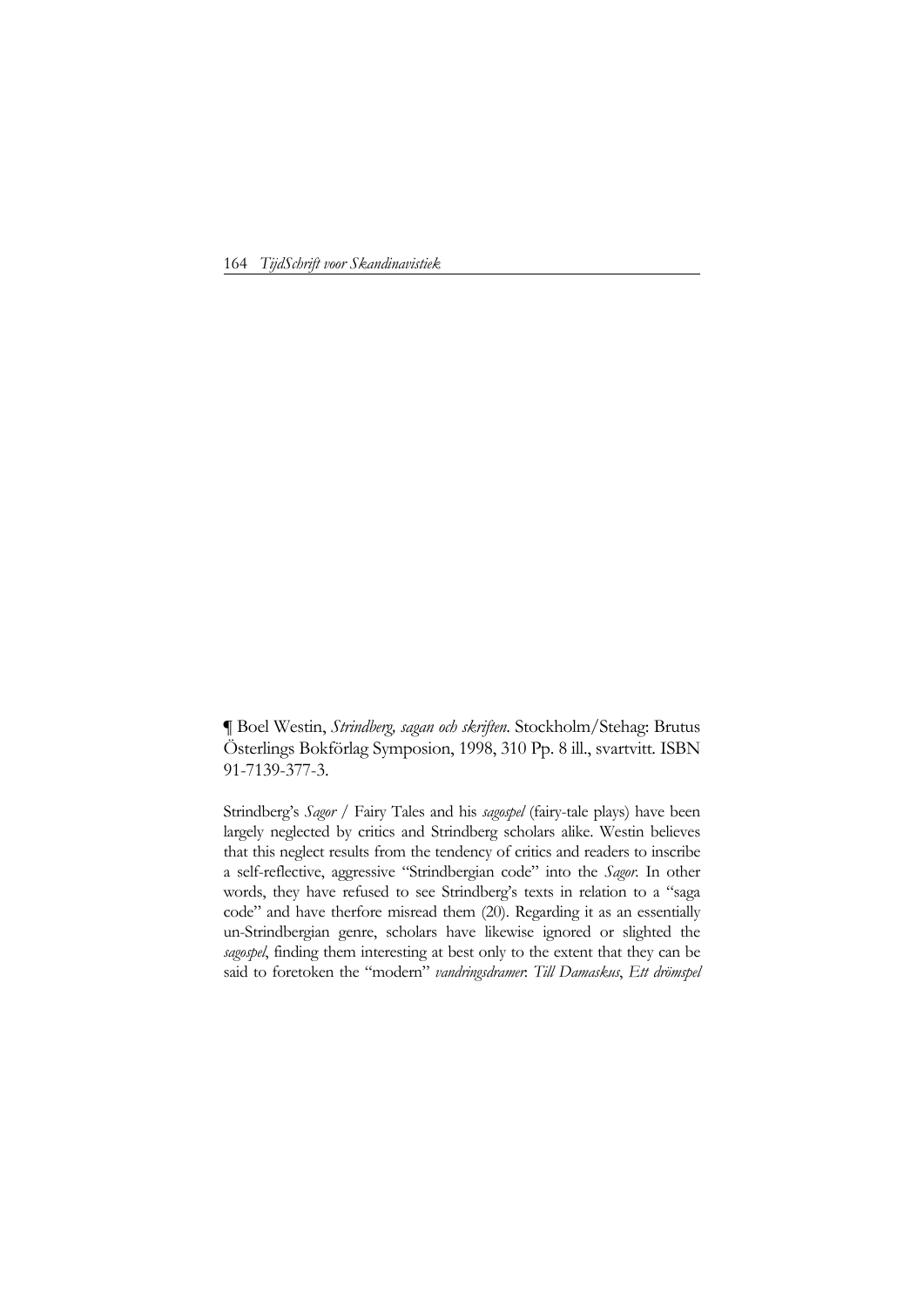## *Recensies* 165

and *Stora landsvägen*. To remedy this critical blindspot, Westin sets out to give a new image of Strindberg, to show that "det finns i hans författarskap en stark och levande tro på sagan som en episk kraft" (12). Her other intention is to show in detail the different functions to which Strindberg puts the *saga* (i.e. the "folktale-fairy tale") tradition in a wide variety of texts: "Vad jag undersöker är hur sagan får en litterär innebörd och betydelse: hur den poetiseras och förvandlas till levande litteratur" (16).

Westin's critical method derives in part from the theories of structuralist narratologists like Vladimir Propp, Tzvetan Todorov, and Gérard Genette, but owes even more to the motif and folktale studies of Stith Thompson, Max Lüthi, Linda Dégh, and Volker Klotz. In addition to designating Old Norse narrative forms, the Swedish word *saga* applies broadly to a genre including a number of subgenres: the folktale, the fairy tale, the legend, the so-called *Kunstmärchen*, and the *äventyr*. Establishing the borders between these subgenres in order to assess Strindberg's relation to this heterogenous tradition is an important part of Westin's study. Strindberg's concept of the *saga* is, as Westin shows, very broad and includes practically everything from legends to folktales and what one can characterize as the literary fairy tales (*eventyr*) of H.C. Andersen.

An important concept underlying Westin's assessment of Strindberg's relation to the *saga* tradition is what she calls "*Märchensplitter*" (or *sagosplitter*), a term she has borrowed from Klotz, but adapted to her own purposes. This concept of literary fragmentation enables her to use the high frequency of allusions and references to different types of *sagor*, *sagomotiv* and *sagogestalter* in texts that do not otherwise develop any specific relations to the folk and/or fairy tale genre (52) to prove that "sagans poetik spelar en mycket stor, för att inte säga avgörande, roll för Strindberg och han utvecklar tidigt en kärleksfull syn på denna heterogena form av genre som han i stort sett förblir trogen under hela sitt stora förtattarskap" (46). Among Strindberg's favorite *sagor* were those about "Tummeliten" (Tom Thumb), "Blåskägg" (Bluebeard) and "Lilla Rosa och Långa Leda" (Little Rose and Big Briar). Westin gives telling examples to show how *Märchensplitter* functions in Strindberg texts not otherwise connected with the *saga* tradition. In *I havsbandet*, for example, he uses the story of Tummeliten to explain Inspector Borg's longing to return to "den tid då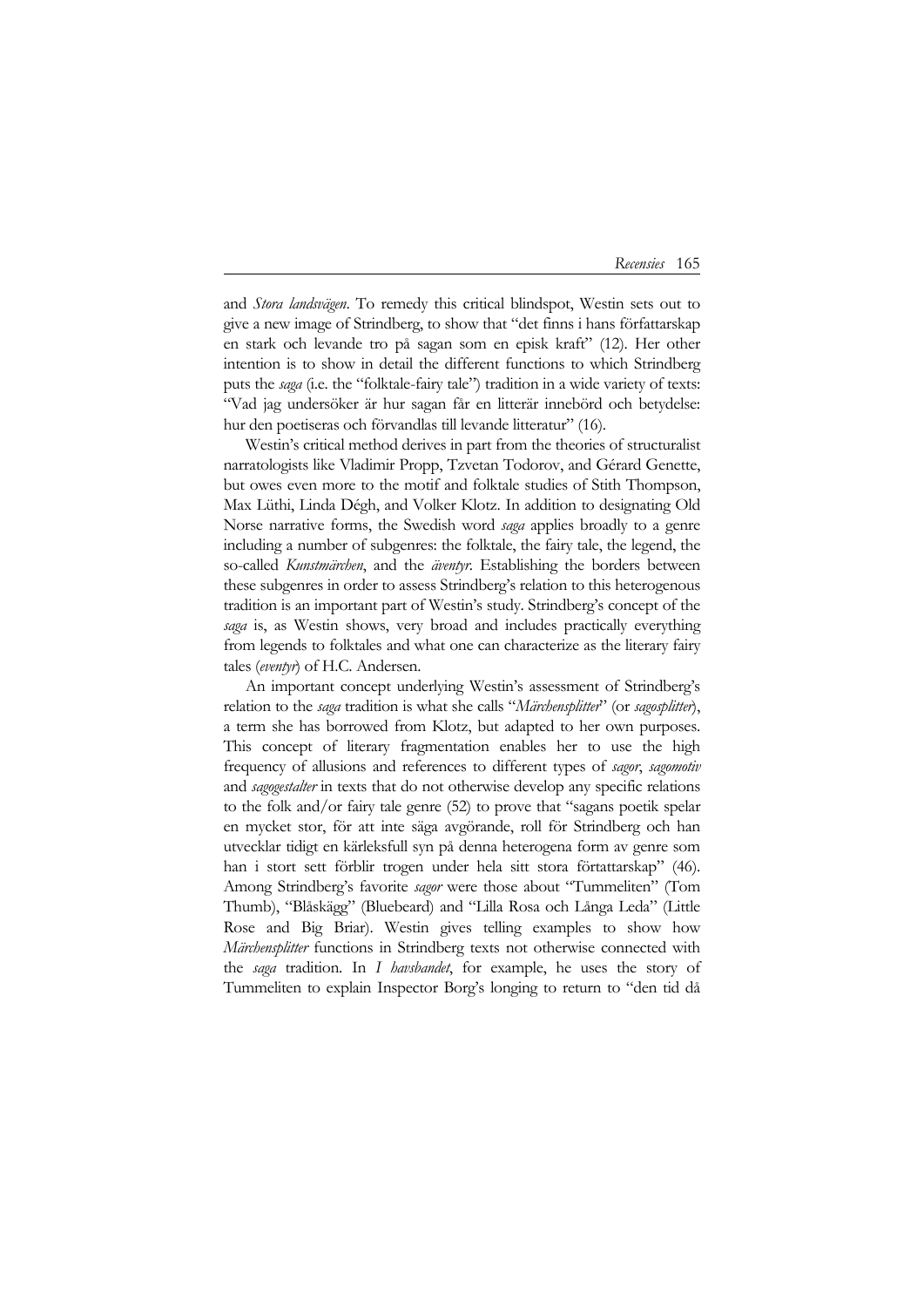## 166 *TijdSchrift voor Skandinavistiek*

man var ett litet djur och älskade det onyttiga, det orimliga, det meningslösa". In *Till Damaskus*, he uses references to Blåskägg to illustrate The Stranger's desire to control The Lady. A particularly fruitful section of Chapter III is the one in which Westin unravels the significance that the "Spelar min lind" verse from "Lilla Rosa and Långa Leda" had for Strindberg as an expression of personal loss and longing (83).

Westin also identifies at the outset the three alliterating "key concepts" that have particular relevance to her study of Strindberg's place in the *saga* tradition: Phylogeny, féerie and fantasy. The first term, phylogeny, concerns the *saga*'s relation to the child and to childhood; though the protagonists of all but one (Blåvinge) of Strindberg's *Sagor* are adults, Strindberg invariably connects his *saga* figures with children and childhood in order to express "ett människans urtillstånd - det fylogenetiska" (180). Thus, as in the case of Inspector Borg, the fairy tale functions as "en ingång till ett förlorat tillstånd av oskuld, sorglöshet och framför allt, till det stadium av prerationalitet där det är tillåtet att älska det som är onyttigt, orimligt och meningslöst" (74). The second key concept, the féerie, concerns the actual fairy tale form and its determination to alternate between a realistic and a fantastic course of events. The third key concept, fantasy, concerns not only the means of creating the fantastic or magical dimension in a work, but above all the way in which the characters in Strindberg's texts understand and interpret the experiences attributable to fantasy. The conclusion Westin draws from her application of these key concepts to Strindberg's literary practice is that:

I hans texter lever sagan som en berättelse i minnet av en fögången tid och utgör ofta ett incitament för en akt av rekapitulation: genom upplevelsen av sagorna och deras berättelser genomgår människan sin fylogeni och genomlever förflutna utvecklingsskeden. I den processen är […] själva tillägnelsen av de fantastiska händelser and skeenden som sagorna berättar om av essentiell betydelse. (28-29).

This sophisticated set of key concepts raises the interesting question of how Strindberg differs from other modern writers of fairy tales, like Selma Lagerlöf and H.C. Andersen.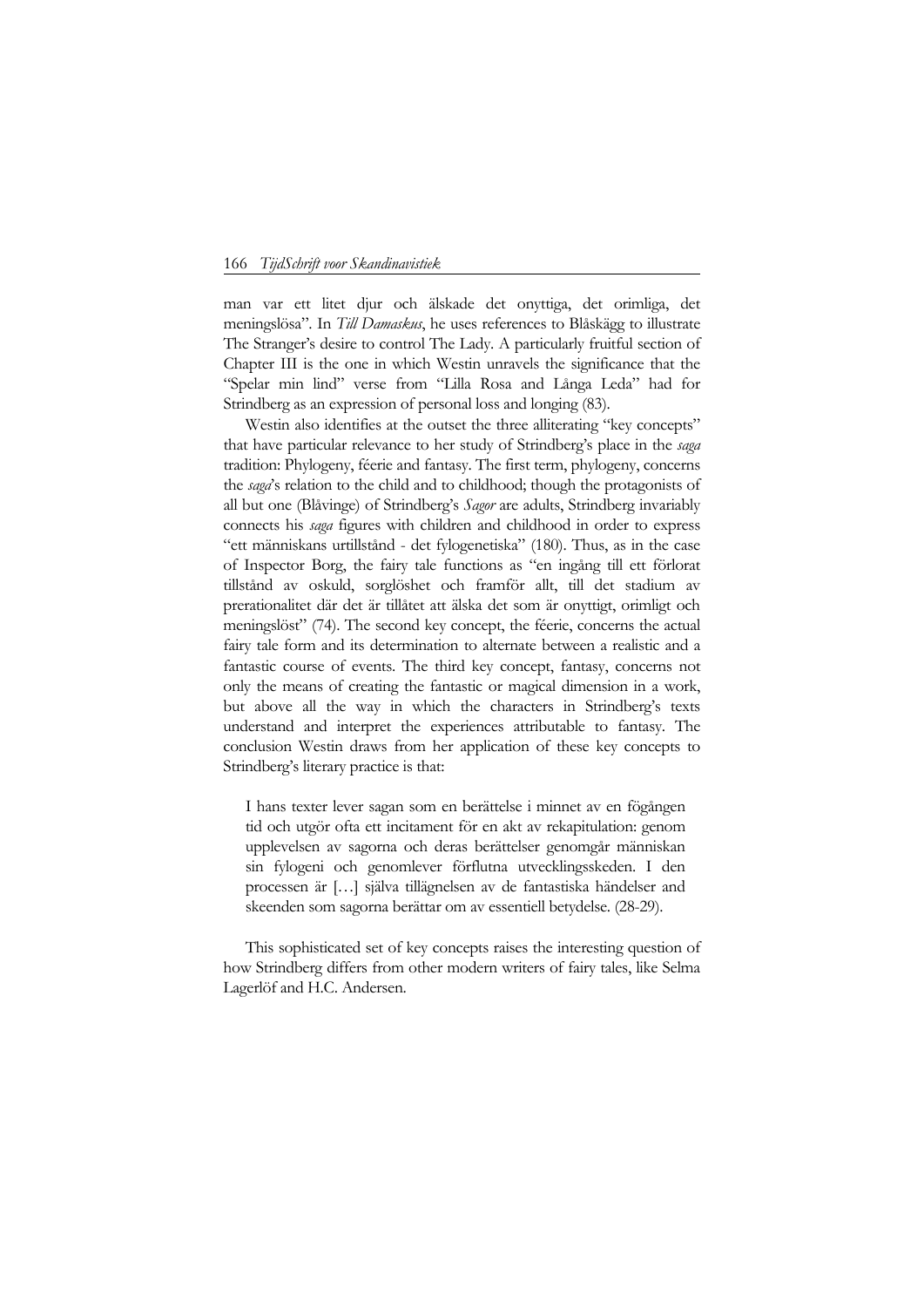*Recensies* 167

Strindberg was an outspoken admirer of H.C. Andersen, whom he once likened to the mythical Orpheus, but the critical tradition has tended to regard him as nothing more than an Andersen epigone. In Chapter IV Westin takes issue with Vagn Børge's view (unchallenged since 1931) that Strindberg was an undeveloped Andersen. Whereas Andersen tended to view the experiential world as basically true, good, and beautiful, Strindberg held it to be fundamentally evil; therefore one must expect his *saga*-style to differ in important aspects from Andersen's. Unlike Andersen, Strindberg "sets" his *saga* texts like mosaics, fetching his small colored pieces from various traditions and genres - both from folk poetry and from the *Kunstmärchen* tradition to which Andersen belongs (112). Comparing Strindberg with another famous Swedish writer of fairy tales, Westin observes that whereas Selma Lagerlöf assumes the role of a "strukturskapande mottagare", Strindberg evokes the image of "den fritt och hänsynslöst skapande författaren" (55). This distinction points to what Westin considers Strindberg's real affinity with Andersen: in some of his *sagor* Strindberg attempted to follow Andersen in effecting a synthesis of poetry and fantasy and to create a form that enabled the writer of fairy tales to play an orphic role.

Westin finds that the characterizing feature both of Strindbergs *sagor* and of his *sagospel* is their alternation between different worlds or, as she prefers to call them, between different fictive dimensions: "Strindberg dramatiserar inom sagospelet sagan som en idé, eller snarare, som en fiktion inom fiktionen" (142). In his *dramatized* fairy tales, that is, in the *sagospel*, Strindberg achieves this alternation by means of the *changement à vue*, which facilitates a break with the play's "grundtid" and moves the protagonist into different dimensions of time and space: "Därmed skriver sagospelet in sig i sagans obstämda tidsfunktion ('Det var en gång') och kan utan att ge avkall på den sceniska illusionen röra sig mellan olika världar" (205). Strindberg's first *sagospel*, *Lycko-Pers resa*, is most firmly grounded in the narrative patterns of the fairy tale tradition: "konfrontationen mellan den lilla människans strävan efter kärlek och lycka och hennes begär efter njutning, rikedom och makt" (186). The movement in all of the *sagospel* pushes the protagonist to read and interpret *sagorna* in a new and more mature way in order to see reality in a new light, that is to "förbyta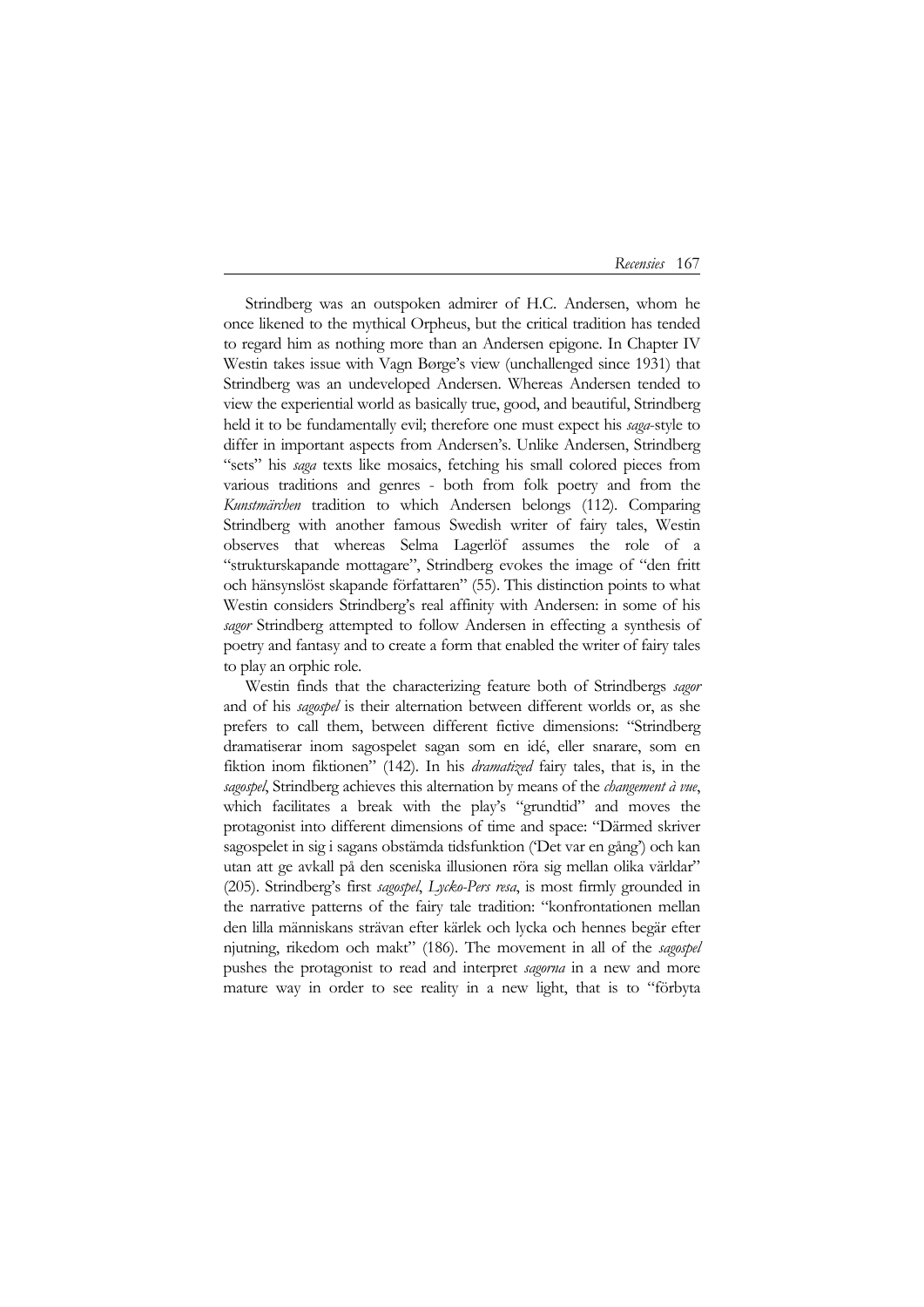## 168 *TijdSchrift voor Skandinavistiek*

drömmarna mot verkligheten" (148). The search for the lost child/children and the child as a savior figure are frequent motifs in Strindberg's fairy tales and fairy tale plays.

Fairy tales, of course, not only legitimate, but invite fantasy. Westin finds, however, a significant difference between the working of fantasy in Strindberg's early *sagospel* and that in his later *sagotexter*. For example, both Per and The Smith (in *Himmelrikets nycklar*) function partly in a real, partly in an unreal world; and each not only develops a relation to the fantastic events in the fairyland he visits, but both experience astonishment and terror (207-208). In late Strindberg texts, on the other hand, the protagonists have a completely different reaction to the fantastic: in *Ett drömspel*, for example, the lack of awe - not to mention astonishment - in the face of the absurd or the improbable is an essential feature of the play's "grundstämning". Westin finds the source of this changed attitude toward the fantastic in Strindberg's *sagotexter* in his well-known concept of *skogssnufvism*, that is, in the protean quality of indistinctly perceived phenomena as the mind of the beholder struggles to discern their true identity. This way of apprehending reality is what Westin calls "sagans blick", which "bygger på en perceptionell verkan som förmedlar en form of dubbelseende. Ur detta dubbelseende emanerar själva fantasin i texten" (219).

This insight provides the key Westin finds both to *Sagor* and to the late *sagospel*. The metaphor Strindberg uses in "I midsommartider", most aptly describes his intention in *Sagor*: these stories are windows that distort reality "genom rutornas trolska spel med färger och former: de visar det som är 'utanför, ibland förstorat, ibland förminskat" (220). The events in these stories generally lead to some sort of renewal or change, that is, the protagonists undergo a transformation: "det är inom människan som den verkliga sagan utspelas" (223). By uncovering the *saga* codes in Strindberg's whole *œuvre*, this book opens a new vein of ore we thought had been thoroughly mined. As Westin amply demonstrates, the *skogssnufistic* perspective in Strindberg's *sagotexter* "vilar på idén om perceptionens frigörelse: seendet, blicken och dess blandning ligger till grund för upplevelsen av det fantastiska" (247) and this kind of seeing, Strindberg believed, can lead to renewal, rebirth, moral amendment.